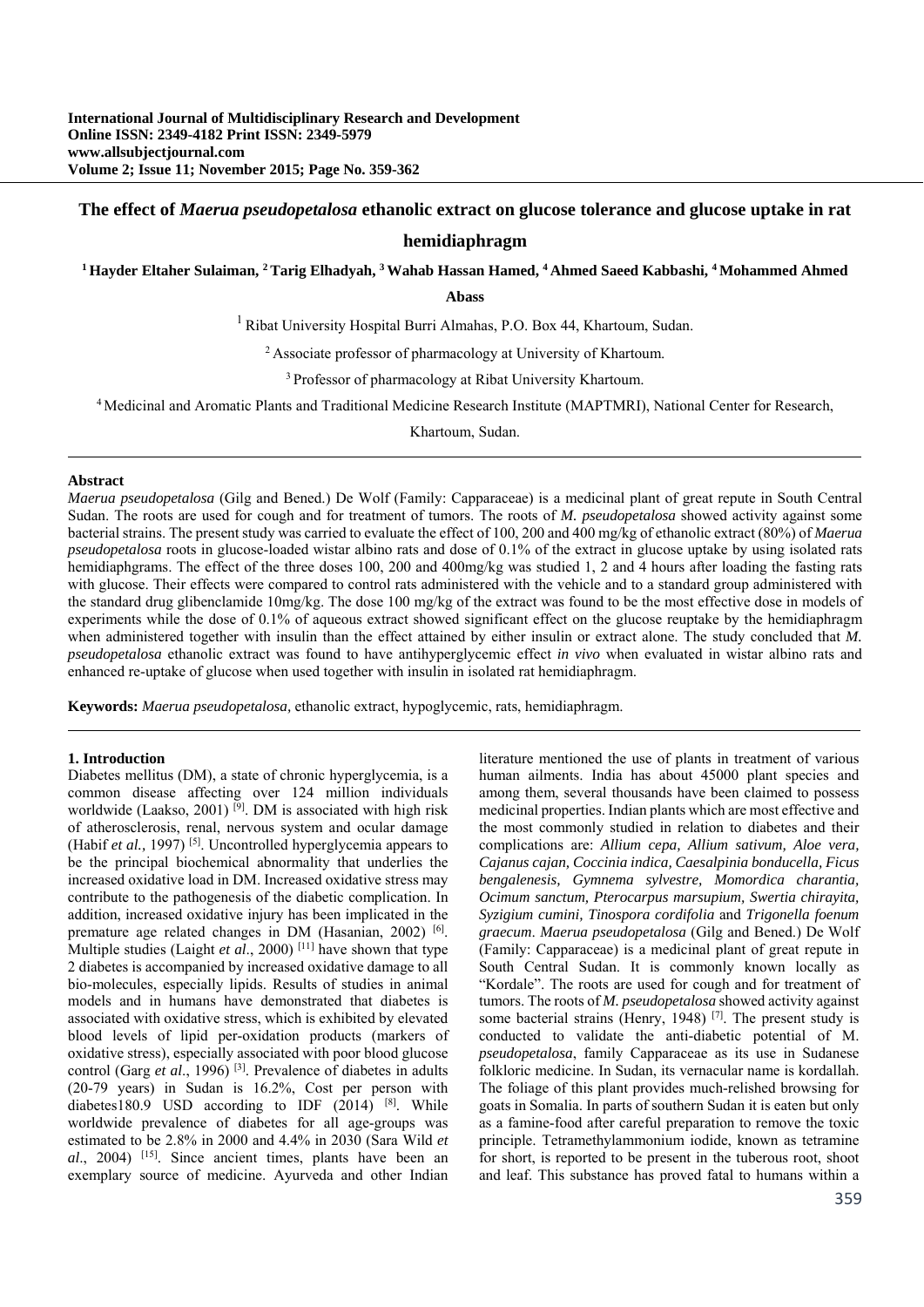quarter hour. Di-, tri- and tetra-methylamine hydroxide have also been found. Fruits are eaten in Sudan 'to make one strong'. Roots when chewed are at first bitter, then sweetness follows, and the Sudanese use roots to make sweet drinks. Fruits and roots are used in topical application to the chest for treatment of coughs in Nigeria. The bark is used by Masai medicine men, and the plant's toxic properties appear to be well known in E Africa. The seed-husk and seed-kernel are also oil-bearing. The root is said to be an efficient precipitant of suspensions in water and is used in Sudan in water purification and storage in rural areas. The roots are chopped up and thrown into the water. This plant carries heavy charge of ions (Grover *et al*., 2002) [4]. The present study was carried to evaluate the effect of 100, 200 and 400 mg/kg of ethanolic extract of *M. pseudopetalosa* (roots) in glucose-loaded wistar albino rats and dose of 0.1% of the extract in glucose uptake by using isolated rats hemidiaphgrams.

#### **2. Materials and Methods Plant materials**

The root of *M. pseudopetalosa* were collected from Blue Nile state (Damazin) between July 2014 and February 2015. The plant was identified and authenticated by the taxonomists Mr.: Yahiya Suleiman (Medicinal and Aromatic Plants and Traditional Medicine Research Institute, Khartoum, Sudan). The specimen was deposited in the Herbarium of the Institute.

# **Preparation of extract Preparation of crude extracts**

Extraction was carried out for the root of *M. pseudopetalosa* by using overnight maceration techniques according to the method described by Harbone (1984). About 50 g were macerated in 250 ml of ethanol for 3 h at room temperature with occasional shaking for 24 h at room temperature, the supernatant was decanted and clarity field by filtration through a filter paper, after filtration, the solvent was then removed under reduced pressure by rotary evaporator at 55 °C. Each residue was weighed and the yield percentage was calculated then stored at 4 °C in tightly sealed glass vial ready for use. The remaining extracts which is not soluble by successively extracted by Ethanol using the previous technique. Extracts kept in deep freezer for 48 h, then induced in freeze dryer (Virtis, USA) until completely dried. The residue was weighed and the yield percentage was calculated. The extracts were kept in 4°C until the time of their use. The yield percentages were calculated as follow:

## **Weight of extract / weight of sample**

**Table 1:** Preliminary quantitative data on yield percentage (%) of *M. pseudopetalosa* (root).

| Scientific name of plant | <b>Family name</b>  | <b>Part used</b> | Weight of sample | Weight of extract $(g)$ | Yield $(\% )$ |
|--------------------------|---------------------|------------------|------------------|-------------------------|---------------|
| M. pseudopetalosa        | <i>⊇</i> apparaceae | Koot             | 450 L            |                         | $-30.2$       |

#### **Effect of** *M. pseudopetalosa* **ethanolic extract on glucoseloaded rats**

Healthy male Wistar albino rats (180- 240g) were housed under standard environmental conditions at temperature ( $25 \pm 2^{\circ}$  C) and light and dark (12/12 h). Rats were fed with standard pellet diet. Rats were fasted for 18 hours and divided into five groups each of six rats. All rats received glucose at a dose of 2g/kg body weight intraperitoneally. Control group was administered with distilled water orally at a dose of 10ml/kg body weight.

The standard group has received glibenclamide orally at a dose of 10mg/kg body weight (Ladrière et al., 1997) <sup>[10]</sup> the third group received orally *M. pseudopetalosa* ethanolic extract at a dose of 100mg/kg, the fourth group received orally 200mg/kg body weight of the plant extract and the fifth group received a dose of 400mg/kg body weight of the plant extract.

Plasma glucose level was monitored at 0 hour, 1st hour, 2nd hour and 4th hour after treatment for the five groups under study (Abdolreza *et al*., 2012) [1].

## **Effect of** *M. pseudopetalosa* **ethanolic extract on glucose reuptake by using isolated rats hemi-diaphragm tissues**

Eight albino rats were fasted overnight and killed by decapitation. The diaphragms were dissected out quickly with minimal trauma and divided into two halves. Two diaphragms from the same animal were not used for the same set of experiment. Four numbers of diaphragms were used for each group. The hemi-diaphragms were placed in test tubes and incubated for 30 min at 37  $\rm{^{\circ}C}$  in an atmosphere of 95% oxygen- $5\%$  CO<sub>2</sub> with shaking at 140 cycles/min. Glucose uptake per gram of tissue was calculated as the difference between the initial and final glucose content in the incubated medium.

Glucose uptake by rat hemi-diaphragm was estimated by the methods described by (Walaas, 1952; Chattopadhyay, 1992)<sup>[2,</sup> <sup>17]</sup>, with some modification. Four sets containing four numbers of graduated test tubes (n=4) each, were taken as follows:

Group 1: 2 ml of Tyrode solution with 2% glucose. Group 2: 2 ml of Tyrode solution with 2% glucose and regular insulin (Nova Nordisk) 0.62 ml of 0.4 units per ml solution.

Group 3: 2 ml of Tyrode solution and 2% glucose and 1.38 ml of plant extract (0.1%).

Group 4: 2 ml of Tyrode solution with 2% glucose and regular insulin 0.62 ml of 0.4 units per ml solution and 1.38 ml of plant extract  $(0.1\%)$ .

The volumes of all the test tubes were made up to 4 ml with distilled water to match the volume of the test tubes of Group 4. The hemi diaphragms were taken out and weighed. Glucose uptake was calculated as the difference between the initial and final concentration of the glucose in the incubation medium.

# **Statistical analysis**

All data were presented as means  $\pm$  S.D. Statistical analysis for all the assays results were done using one-way ANOVA followed by Dennett's test. The level of significance was set at  $P \leq 0.05$ .

# **3. Results**

The roots of *M. pseudopetalosa* (family: Bombacaceae) was carried to evaluate the effect of 100, 200 and 400 mg/kg of ethanolic extract (80%) of *M. pseudopetalosa* roots in glucoseloaded wistar albino rats and dose of 0.1% of the extract in glucose uptake by using isolated rats hemidiaphgrams, after the evaluation of the yield percentage of the plant which was found to be 30.211%. Table (1, 2 & 3).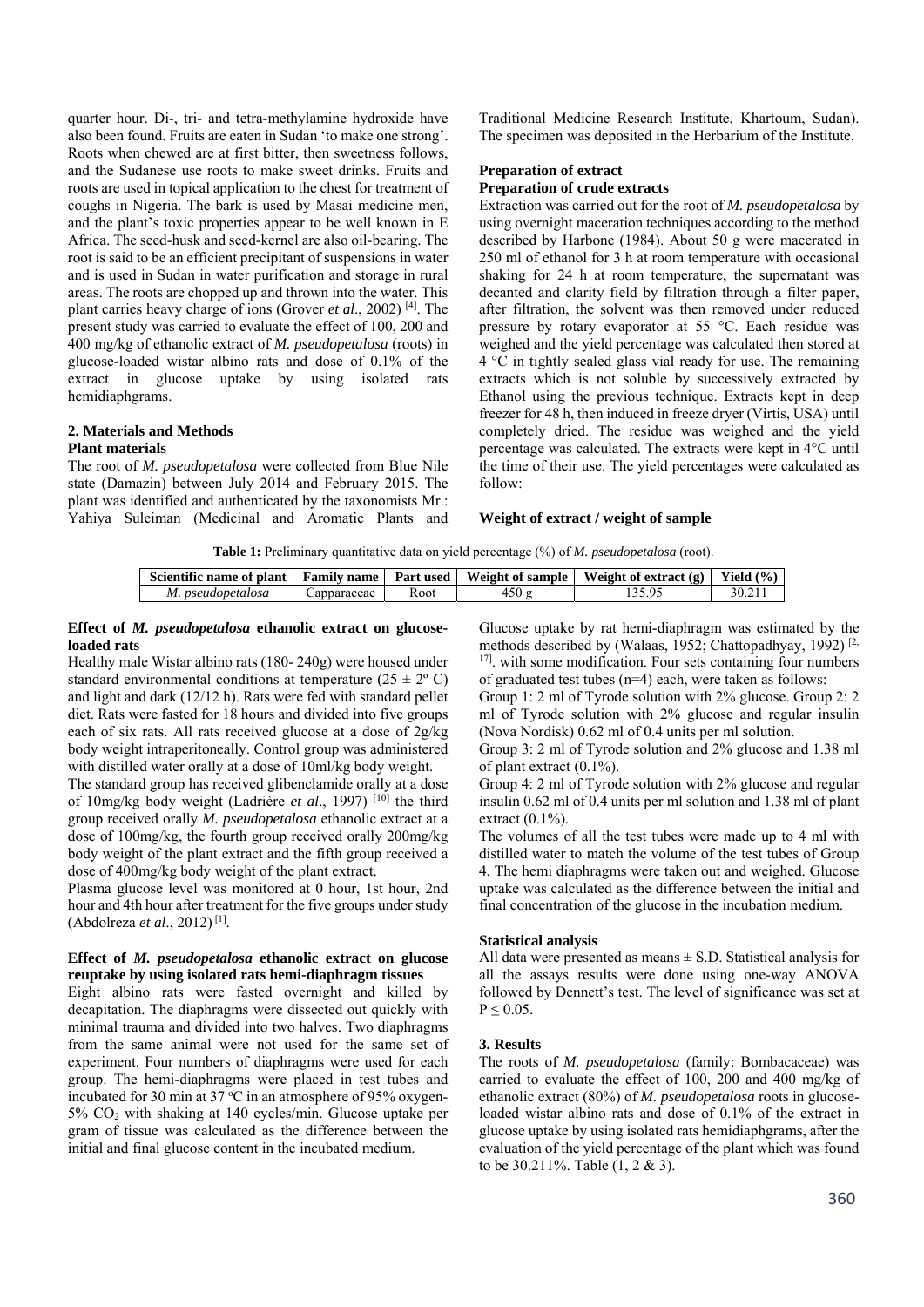**Table 2:** Effect of *M. pseudopetalosa* roots of ethanolic extract on glucose loaded rats

|                                   | 0 hour              | 1 hour              | 2 hour              | 4 hour             |
|-----------------------------------|---------------------|---------------------|---------------------|--------------------|
| Groups                            | $u\pm S.E.M$        | $u\pm S.E.M$        | $u\pm S.E.M$        | $u\pm S.E.M$       |
| Control group                     | $67.6 \pm 1.89$     | $107.40 \pm 2.62$   | $98.20 \pm 8.11$    | $87.60 \pm 8.370$  |
| glibenclamide 10 mg/kg            | $84.8 \pm 4.21$     | $130.60\pm3.11$     | $107.60 \pm 7.42$   | $83.400 \pm 5.77$  |
| $100 \text{ mg/kg}$               | $108.4 \pm 15.263$  | $119.20 \pm 18.260$ | $114.40\pm9.174$    | $103.20 \pm 9.330$ |
| $200 \frac{\text{mg}}{\text{kg}}$ | $107.20 \pm 11.271$ | $146.40\pm13.600$   | 144.00 ± 8.854      | $139.20 \pm 8.523$ |
| $400 \frac{\text{mg}}{\text{kg}}$ | $97.60 \pm 8.790$   | $121.60 \pm 18.683$ | $122.00 \pm 15.700$ | $98.40 \pm 14.400$ |

Key: S.E.M= standard error of mean. **µ**= mean of values in each group.

**Table 3:** Effect of *M. pseudopetalosa* roots of ethanolic extract on glucose uptake by isolated rat diaphragm

| <b>Incubation medium</b>                                                                           | Glucose uptake $(mg/g/30 min)$ |  |
|----------------------------------------------------------------------------------------------------|--------------------------------|--|
| Tyrode solution with glucose $(2g\%)$                                                              |                                |  |
| Tyrode solution with 2% glucose and regular insulin 0.4 unit/ml                                    |                                |  |
| Tyrode solution and $2\%$ glucose and plant extract (100 mg/ml)                                    |                                |  |
| Tyrode solution with $2\%$ glucose and regular insulin 0.4 units/ml and plant extract (100 mg/ml). |                                |  |

#### **4. Discussion**

In this study the effect of three different doses of *M. pseudopetalosa* (roots) of ethanolic extract was evaluated for blood glucose lowering activity. Dose of 100 mg/kg of the ethanolic extract showed the highest hypoglycemic effect in induced hyperglycemia in rats even at four hours after the glucose load compared to glibenclamide.

After oral administration of *M. pseudopetalosa* extract at a dose of 100 mg/kg the increase of blood sugar in the overnight fasted rats' blood at the end of the first hour was the least beyond the three doses (9.96%). This increase was found to be statistically significant when compared to the increase of blood glucose in the control group (58.88%) at the first hour ( $p = 0.003$ ). Doses 200 mg/kg and 400 mg/kg the increase in blood glucose was (36.57% and 24.59%) which was also significant when compared to the increase (9.96%) caused by dose of 100 mg/kg. In the fourth hour, 100 mg/kg, 400 mg/kg and of the extract caused the glucose level to return to approximately the normal level at the zero hour before loading the rats with the glucose almost in the same level with glibenclamide. The effect of dose of 200 mg/kg did not return the glucose to the zero level could be explained by the presence of high levels of sugars and carbohydrates in the extract (Nicolas Cyrille Ayessou *et al*.,  $2011$ ) <sup>[13]</sup>. which did not apply for dose 400 mg/kg, as could be expected. This could be explained by the increase in toxic compounds like tetraethyl ammonium chloride with the increment in the dose to 400 mg/kg, causing rat exhaustion and pathogenic hypoglycemia (Mariano Licciandi *et al*., 2006) [12]. Glucose uptake by rat hemi diaphragm cells when using the extract alone was found to be weak in comparison when using insulin alone while using the extract together with insulin caused a remarkable increase in the glucose uptake. This could be explained by the fact that the extract worked synergistically with insulin by increasing its receptors sensitivity and therefore could be a good candidate drug in treating diabetes type two. Work on this plant was comparable to work done on *Olea europaea* by Omer Musa *et al*., (2015) [14].

## **5. Conclusion**

The study concluded that the ethanolic extract of *M. psedopetalosa* has anti-hyperglycemic effect in vivo and enhanced glucose re-uptake *in vitro* when used together with insulin which could imply its synergism with insulin. The

extract could therefore be a potential source for anti-diabetic drug.

## **6. Acknowledgements**

The authors are grateful to Mr. Elsir Mohamed Ali, Who has been the major reference herbalist for this plant and brought the information of its use as anti-diabetic in from blue Nile state (Damazin) in Sudan.

## **7. References**

- 1. Abdolreza G, Mohammad A, Xiaogang S, Azita A, Ali A, Azin Nowrouzi. Effect of chicory seed extract on glucose tolerance test (GTT) and metabolic profile in early and late stage diabetic rats; Daru 2012; 20(1):56.
- 2. Chattopadhyay RR, Sarkar SK, Ganguly S, Banerjee RN, Basu TK. Effect of leaves of *Vinca rosea* Linn. on glucose utilization and glycogen deposition by isolated rat hemidiaphragm. Indian J Physiol. Pharmacol. 1992; 36:137-8.
- 3. Garg MC, Singh KP, Bansal DD. Effect of vitamin E supplementation on antioxidant status of diabetic rats. Med. Sci. Res 1996; 24:325-6.
- 4. Grover JK, Yadav S. Vats V Medicinal plants of India with anti-diabetic potential. J Ethnopharmacol. 2002; 81:81- 100.
- 5. Habif TN, Mutaf I, Aytaclar F, Hamulu F, Bayindir O. Plasma catalase, glutathione peroxidase and selenium levels in adult diabetic patients. Turk. J Med. Sci. 1997;  $27.139 - 41$
- 6. Hasanian B, Mooradian AD. Antioxidant vitamins and their influence in diabetes mellitus. Curr. Diabetes Rep 2002; 2:448-56.
- 7. Henry AJ. The toxic principle of *Courbonia virgata*: Its isolation and identification as a tetramethylammonium salt. Birt. Journal of Pharmacology. 1948; 3:187.
- International diabetes federation, 2014. www.idf.org/global-diabetes-scorecard.
- 9. Laakso M. Cardiovascular disease in type 2 diabetes: challenge for treatment and prevention. J Int. Med. 2001; 249:225-35.
- 10. Ladrière L, Malaisse-Lagae F, Fuhlendorff J, Malaisse WJ. Repaglinide, glibenclamide and glimepiride administration to normal and hereditarily diabetic rats, Eur. J Pharmacol. 1997; 24(335):227-234.